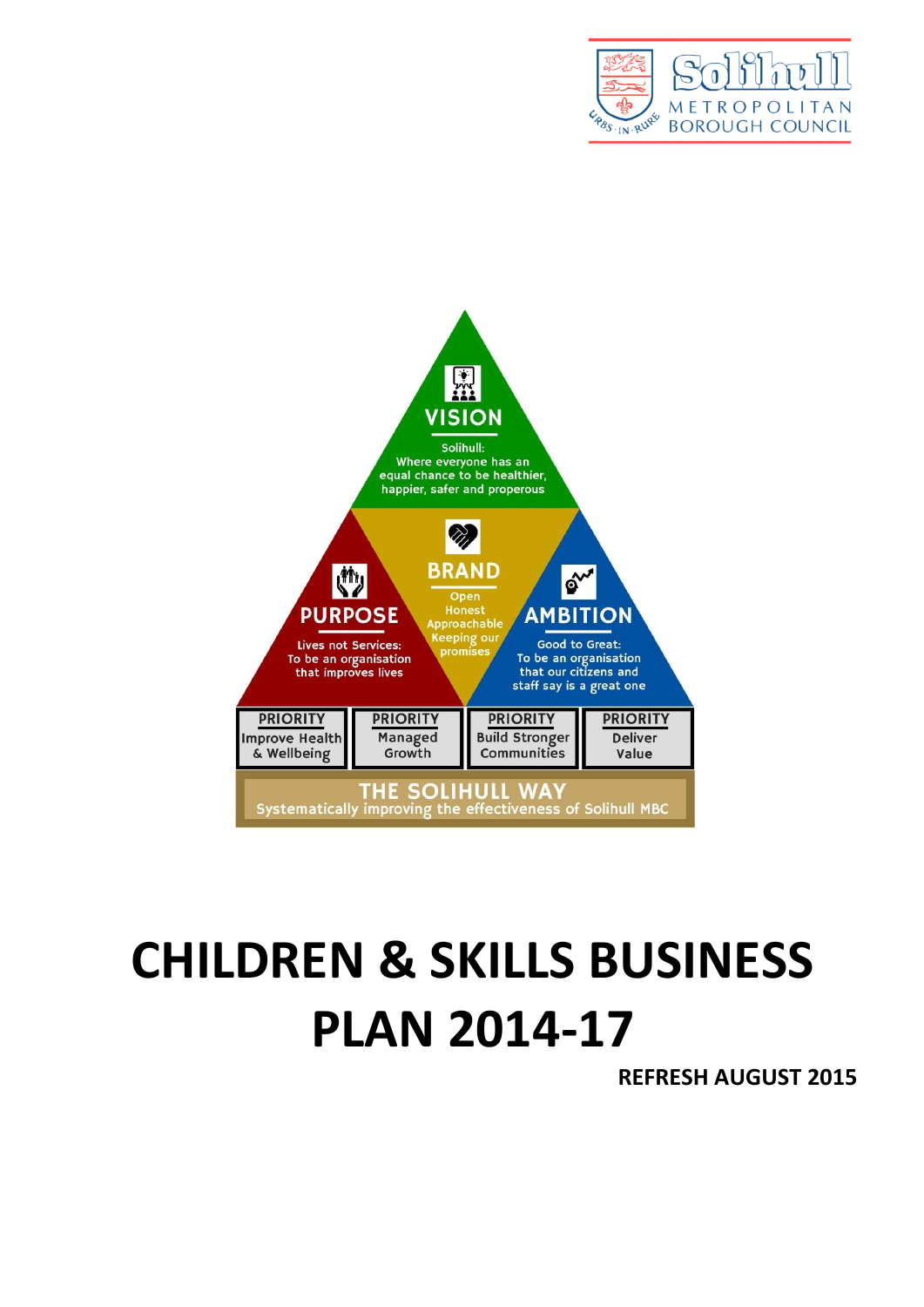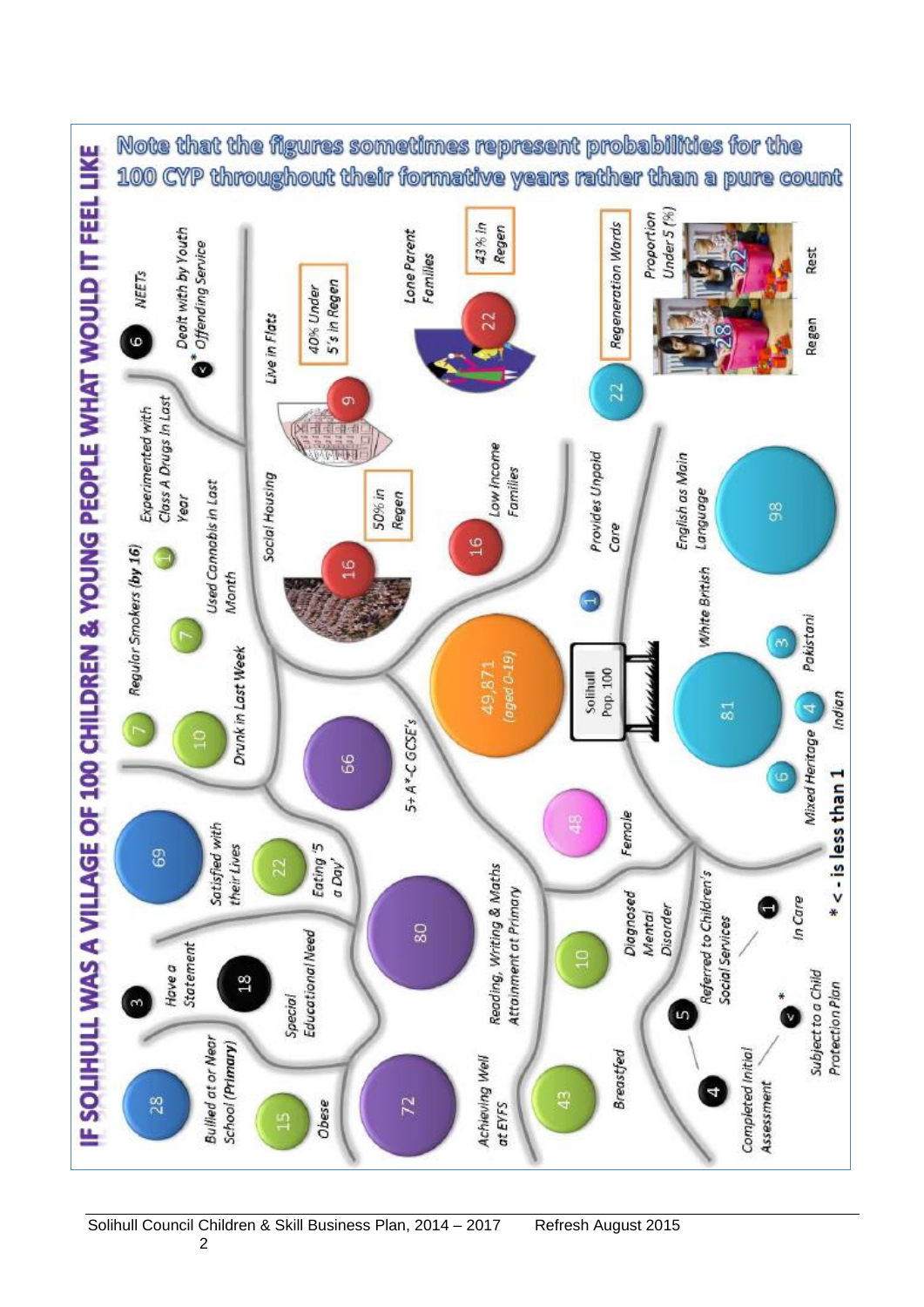#### **1. INTRODUCTION**

Solihull is a great place to grow up for most children and young people. But we know that not every child and young person gets the best start in life and our job in Children's & Skill Services is to do something about it, whether that be supporting schools to improve, keeping children safe, or helping families and communities to do things for themselves.

The Council's vision is for Solihull to be a place where everyone has an equal chance to be healthier, happier, safer and prosperous. This means making Solihull a place where all children and young people thrive and have a good quality of life, learn, are safe and secure, and get support at the earliest point, regardless of where they live in the Borough.

Our purpose is to be an organisation that improve lives, and our ambition is to be an organisation that citizens and staff say is a great one. In Children & Skills Services this means:

- Living our brand: Solihull's brand defines the personality of the Council. It was developed by local people who said this is how they expect the Councillors and Council staff to behave: open, honest, approachable and keeping our promises.
- Aiming for great: Solihull is one of the best places to live in the UK. There is no reason to accept average here - we have big aspirations. It is our job to help children and young people to be the best that they can be. We will measure ourselves against the 'best in class' and learn from those who succeed by innovating. To be the best we will employ staff who are engaged, informed, well supported, and who strive to be the best in everything that they do for the children of Solihull.
- Engaging with families: A strong and supportive extended family and community helps children and young people to achieve better outcomes. We will support children, young people, families and communities to act on their own ideas, concerns, and aspirations and help them to build their own capacity for independence, resilience and problem solving. We will involve children, young people and families in Council decision-making, taking what they say seriously and acting on their views and ideas.
- Whole life planning: Children are individuals, but they also live in families, and become adults. We will help children, young people and their families to cope with transitions and prepare for adulthood and independence, particularly those that are more vulnerable such as Looked After Children and those with special needs and disabilities.
- Integrated Working: Services which are joined up make it easier for children, young people and families to get the support that they need. Studies show that families with disabled children see on average ten different professionals and have more than 20 clinic visits a year. Families with key workers to coordinate services report improved quality of life, better relationships with services, better and quicker access to services and reduced levels of stress. Integrated working is particularly important in keeping our most vulnerable children safe and protecting them from harm.
- Early Help: Early help improves the lives of children and young people, prevents difficulties being passed from one generation to the next and can help make long-term savings in public spending. We will make Solihull an early help place by helping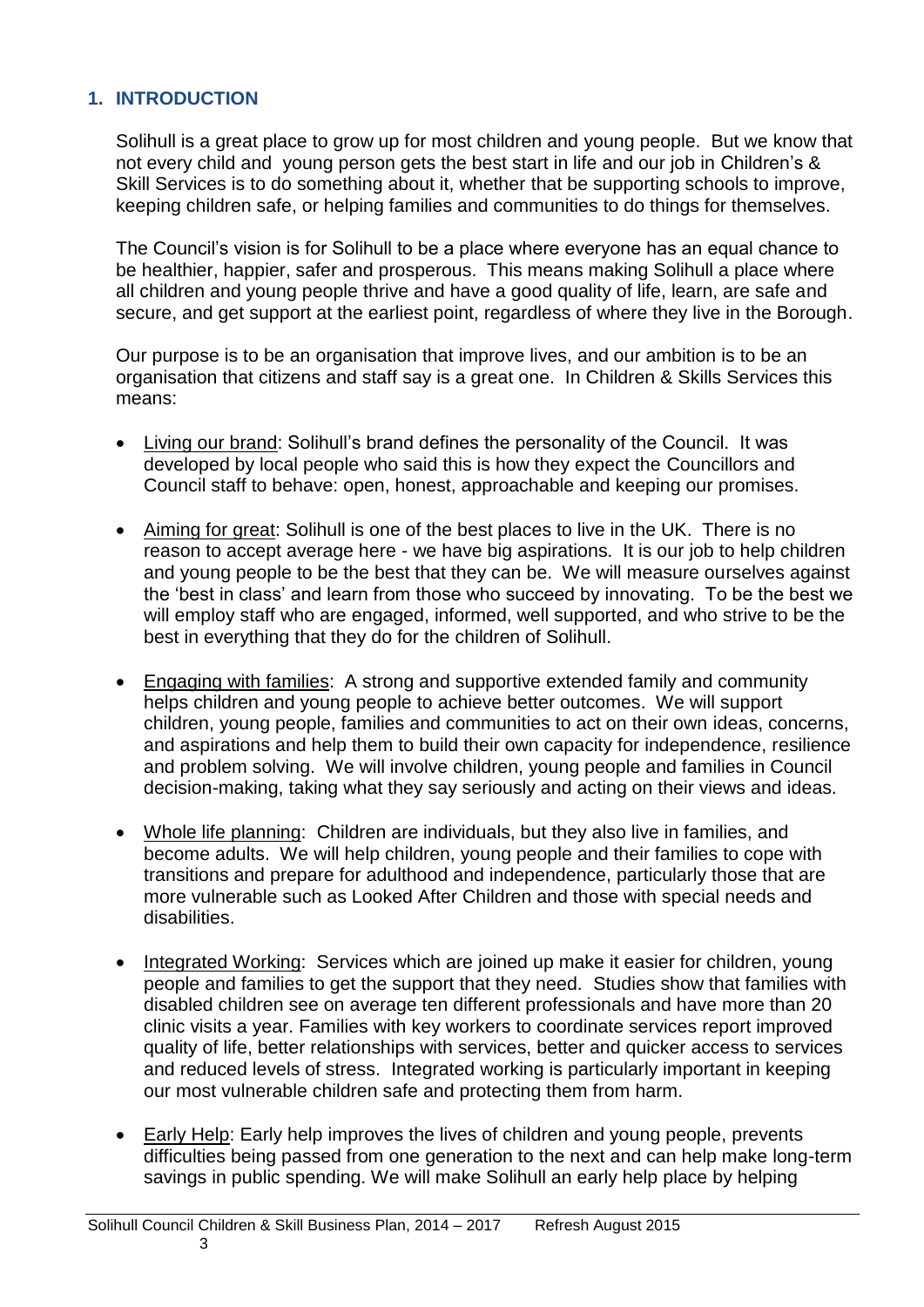families at the earliest point, improving children and young people's life chances and reducing demand for crisis services.

• Skills: We will ensure business skills are met locally and improve skills and employment opportunities, include opportunities for troubled families.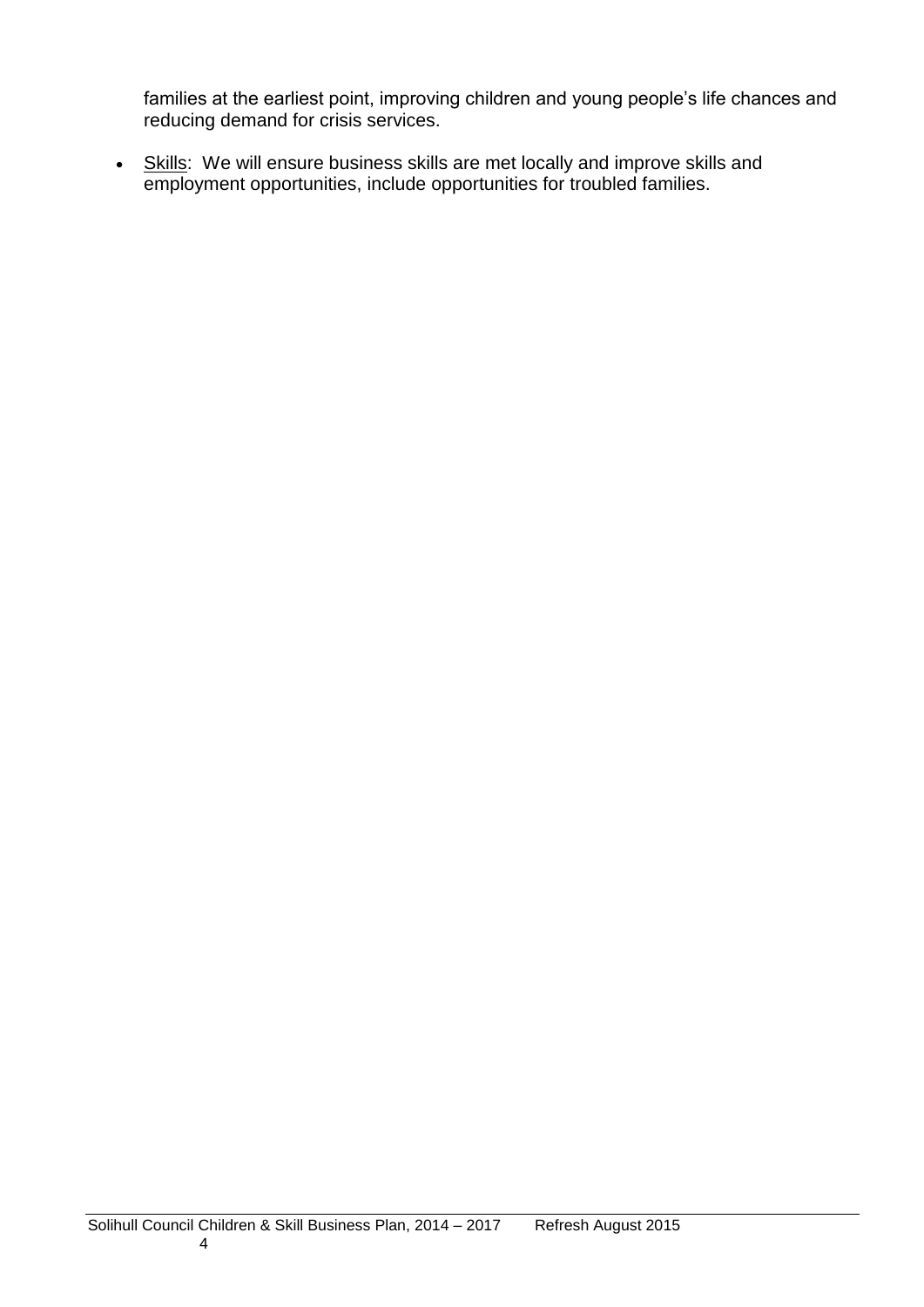# **1.2 ORGANISATIONAL ARRANGEMENTS FOR SERVICES FOR CHILDREN & YOUNG PEOPLE & SKILLS**

Key decision-makers *(Children's & Skills Directorate Leadership in bold boxes)*

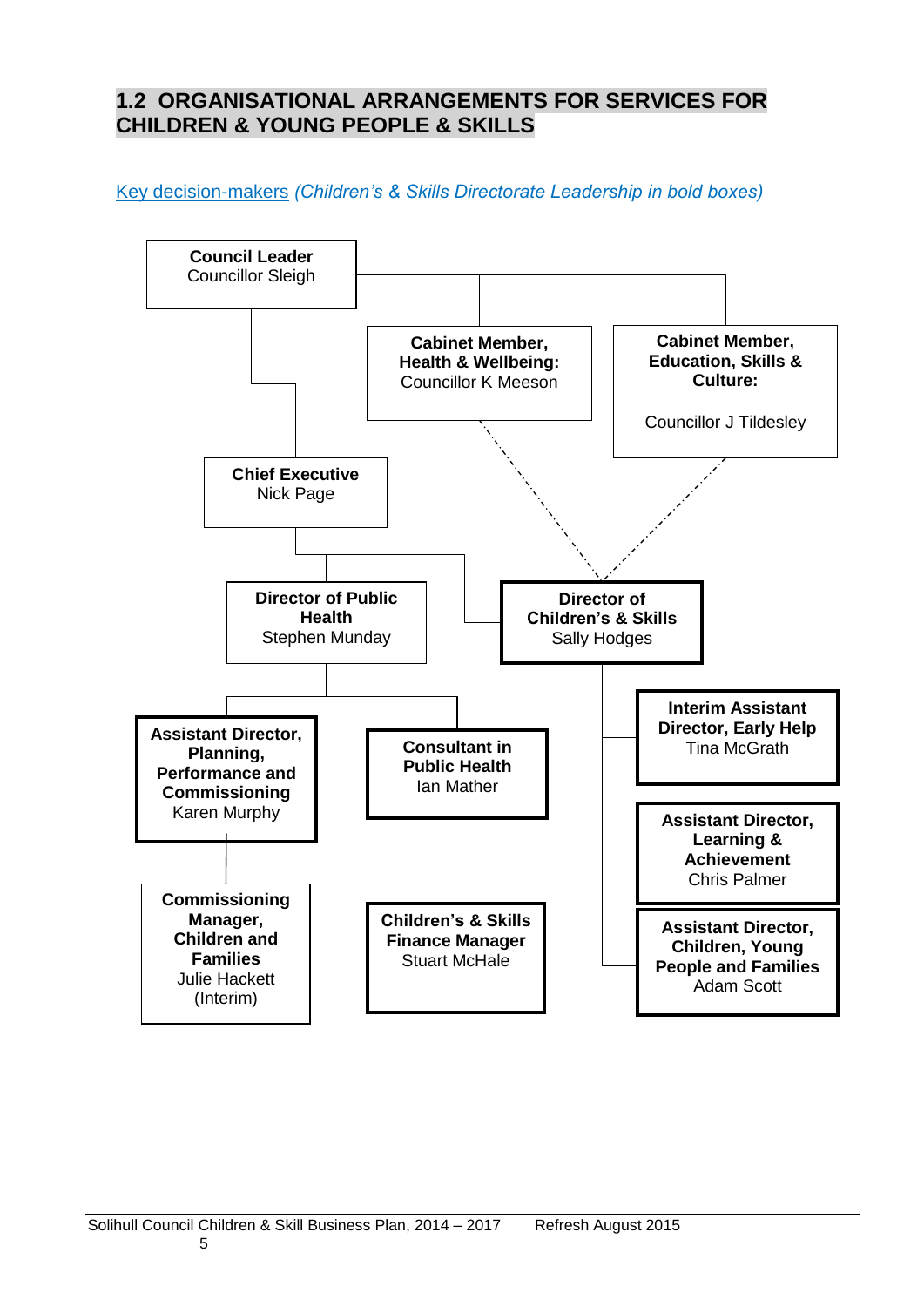### **2. OBJECTIVES FOR THE NEXT 3 YEARS**

The Council Plan outlines Solihull's key objectives and outcomes to improve lives for the people of Solihull. The Council Plan is key to improving our services from good to great through the Council's 4 strategic priorities:

- 1. Improve Health & Wellbeing
- 2. Managed Growth
- 3. Building Stronger Communities
- 4. Deliver Value

| The Solihull Council Plan 2014 to 2020 on a page                                                                                                                                                                                                                                                                                                                                                                                                                                                                                                                                                                                                                                                                                                                                                                                                                                                                                                                                                           |                                                                                                                                                                                                                                                                                                                                                                                                                                                                                                                             |                                                                                                                                                                                                                                                                                                                                                                                                                                                                                                                                                                                                                                                   |                                                                                                                                                                                                                                                                                                                                                                                                                                                                                                                                                                                                                                                                                                                                                   |  |
|------------------------------------------------------------------------------------------------------------------------------------------------------------------------------------------------------------------------------------------------------------------------------------------------------------------------------------------------------------------------------------------------------------------------------------------------------------------------------------------------------------------------------------------------------------------------------------------------------------------------------------------------------------------------------------------------------------------------------------------------------------------------------------------------------------------------------------------------------------------------------------------------------------------------------------------------------------------------------------------------------------|-----------------------------------------------------------------------------------------------------------------------------------------------------------------------------------------------------------------------------------------------------------------------------------------------------------------------------------------------------------------------------------------------------------------------------------------------------------------------------------------------------------------------------|---------------------------------------------------------------------------------------------------------------------------------------------------------------------------------------------------------------------------------------------------------------------------------------------------------------------------------------------------------------------------------------------------------------------------------------------------------------------------------------------------------------------------------------------------------------------------------------------------------------------------------------------------|---------------------------------------------------------------------------------------------------------------------------------------------------------------------------------------------------------------------------------------------------------------------------------------------------------------------------------------------------------------------------------------------------------------------------------------------------------------------------------------------------------------------------------------------------------------------------------------------------------------------------------------------------------------------------------------------------------------------------------------------------|--|
| Our Vision - Solihull: Where everyone has an equal chance to be healthier, happier, safer and prosperous                                                                                                                                                                                                                                                                                                                                                                                                                                                                                                                                                                                                                                                                                                                                                                                                                                                                                                   |                                                                                                                                                                                                                                                                                                                                                                                                                                                                                                                             |                                                                                                                                                                                                                                                                                                                                                                                                                                                                                                                                                                                                                                                   |                                                                                                                                                                                                                                                                                                                                                                                                                                                                                                                                                                                                                                                                                                                                                   |  |
|                                                                                                                                                                                                                                                                                                                                                                                                                                                                                                                                                                                                                                                                                                                                                                                                                                                                                                                                                                                                            | Our Purpose - Lives not Services: To be an organisation that improves lives                                                                                                                                                                                                                                                                                                                                                                                                                                                 |                                                                                                                                                                                                                                                                                                                                                                                                                                                                                                                                                                                                                                                   |                                                                                                                                                                                                                                                                                                                                                                                                                                                                                                                                                                                                                                                                                                                                                   |  |
|                                                                                                                                                                                                                                                                                                                                                                                                                                                                                                                                                                                                                                                                                                                                                                                                                                                                                                                                                                                                            | Our Ambition - Good to Great: To be an organisation that our citizens and staff say is a great one                                                                                                                                                                                                                                                                                                                                                                                                                          |                                                                                                                                                                                                                                                                                                                                                                                                                                                                                                                                                                                                                                                   |                                                                                                                                                                                                                                                                                                                                                                                                                                                                                                                                                                                                                                                                                                                                                   |  |
| <b>Improve Health and Wellbeing</b><br><b>Priority</b><br>a) Give every child the best start in life<br>b) People in Solihull are enabled to maintain<br>their maximum degree of independence<br>and quality of life<br>c) Strengthen the impact of ill-health<br>prevention and wellness services                                                                                                                                                                                                                                                                                                                                                                                                                                                                                                                                                                                                                                                                                                         | <b>Managed Growth</b><br>Priority<br>a) Achieve growth that enhances Solihull's<br>competitive advantage, future economic<br>success and leading role in the regional and<br>wider economy<br>b) Maintain and enhance Solihull's character<br>and sustainability                                                                                                                                                                                                                                                            | <b>Build Stronger Communities</b><br><b>Priority</b><br>a) Create the conditions for strong communities<br>(which are cohesive and resilient) that make<br>Solihull a great place to live, learn, work and play<br>b) Strengthen and extend community networks<br>through growing co-production and community<br>participation<br>c) Increase social inclusion and access to services                                                                                                                                                                                                                                                             | <b>Deliver Value</b><br><b>Priority</b><br>a) Make the best use of our resources by aligning<br>them to our Purpose, Ambition and Priorities<br>b) Achieve financial self-sufficiency<br>c) Deliver maximum value to the customer<br>through The Solihull Way<br>d) Value and treat our staff correctly                                                                                                                                                                                                                                                                                                                                                                                                                                           |  |
| <b>Key Programmes</b><br><b>Children's Social Care Redesign Phase 2</b><br>- deliver improvements in the<br>standards and quality of services<br><b>Change how services for children and</b><br>adults work together to provide<br>support-planning for people with<br>disabilities<br><b>Implement the special educational</b><br>needs & disabilities elements of the<br><b>Children and Families Act 2014</b><br>Improve engagement with children and<br>young people<br><b>Develop prevention and early help</b><br>services for children and adults,<br>including support to carers and families<br>first<br><b>Create access to high quality</b><br>information, advice and support-<br>planning services that promote health,<br>safeguarding and independence<br>(includes implementation of the Care<br>Act 2014)<br>Integrate care and support services<br>with the NHS<br><b>Enable an effective and quality-assured</b><br>care and support market that people<br>can have confidence in using | <b>Key Programmes</b><br><b>Delivering UK Central</b><br>• Maximising the opportunities of High<br>Speed 2<br>• Local Plan delivery and review<br>• Making the transition to a sustainable,<br><b>Iow carbon Solihull</b><br>• Creating healthy and well designed<br>places and spaces<br>• Solihull for Success - (inward<br>investment programme)<br>• Ensuring business skills needs are met<br>locally<br>• Completion of Solihull University<br><b>Technical College</b><br>Development of the 14+ education<br>agenda | <b>Key Programmes</b><br>• Secure greater service integration to<br>reduce demand for services<br>. Building community capacity to identify<br>and meet local needs and reduce the<br>demand for services, including<br>supporting the role of Councillors<br>• Investing in priority communities, with<br>a focus on North Solihull<br><b>Maintaining and investing in the public</b><br>realm<br>. Improving physical and digital<br>connectivity<br>• Making the most of social media to<br>build strong and confident communities<br>• Providing the right kind of housing to<br>meet local needs, support growth and<br>prevent homelessness | <b>Key Programmes</b><br>• Deliver the Medium Term Financial<br><b>Strategy</b><br>The Solihull Way - systematically<br>improving the effectiveness of Solihull<br><b>MBC</b><br>• Solihull Together - delivering a single<br>public sector offer for the people of<br><b>Solihull</b><br><b>Review of the Commissioning Function</b><br>• Review of the Business Support<br><b>Function</b><br><b>Review of the ICT Function</b><br><b>Redesign of Solihull Town Centre</b><br><b>Offices to support Touchwood</b><br>expansion - Council House, Data<br>Centre, Central Library & Arts Complex<br><b>Regional Devolution - working across</b><br>the West Midlands Region to deliver a<br>devolution model that is right for<br><b>Solihull</b> |  |
| Measured by our success in improving lives                                                                                                                                                                                                                                                                                                                                                                                                                                                                                                                                                                                                                                                                                                                                                                                                                                                                                                                                                                 |                                                                                                                                                                                                                                                                                                                                                                                                                                                                                                                             |                                                                                                                                                                                                                                                                                                                                                                                                                                                                                                                                                                                                                                                   |                                                                                                                                                                                                                                                                                                                                                                                                                                                                                                                                                                                                                                                                                                                                                   |  |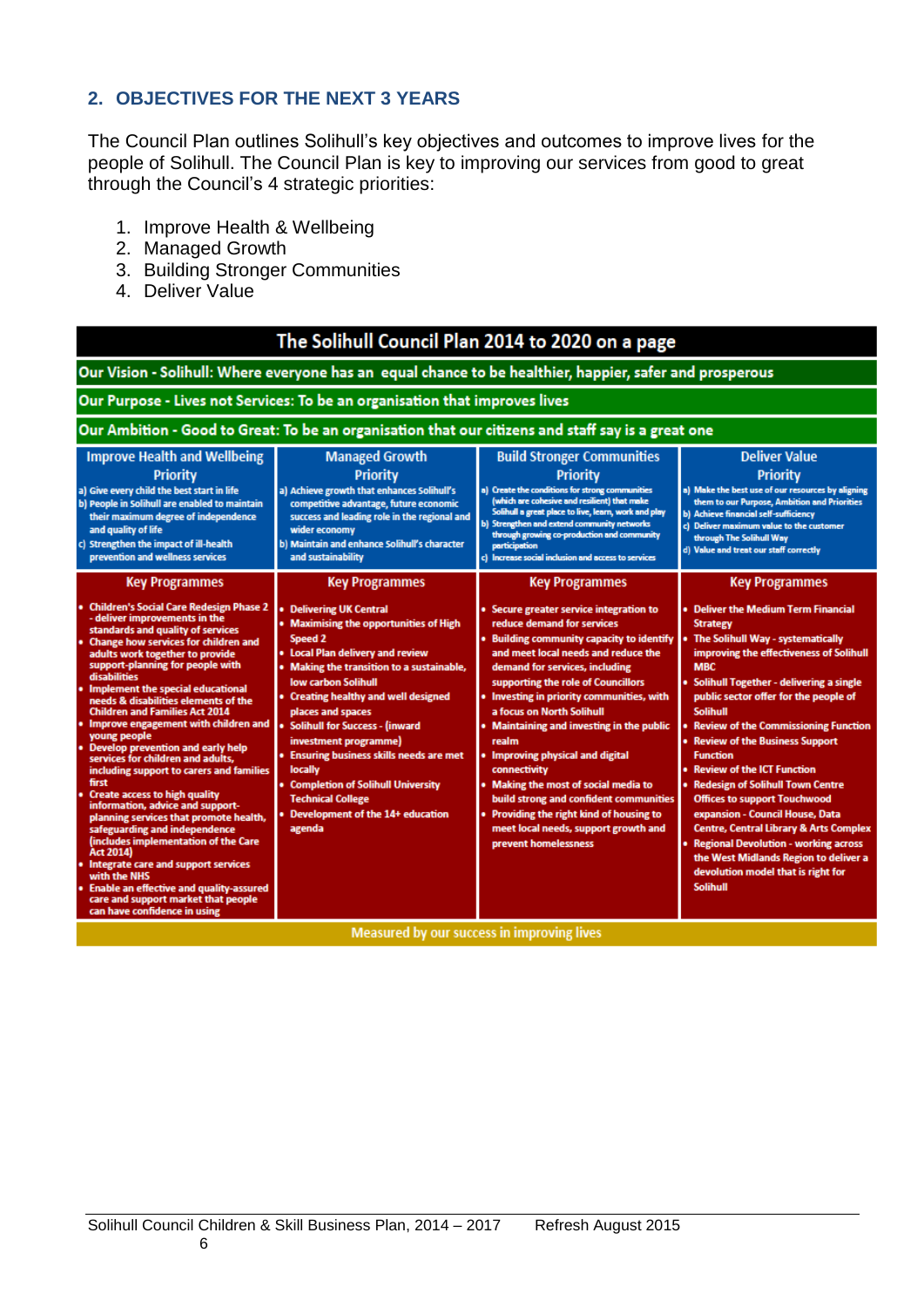One of Solihull Council's strategic objectives is to 'Give every child the best start in life.' This objective will delivered through **Key Programmes**

| <b>Children's Social</b><br><b>Change how</b><br><b>Care Redesign</b><br>services for<br><b>Phase 2- deliver</b><br>children and<br>adults work<br>improvements in<br>the standards<br>together to<br>provide<br>and quality of<br>services.<br>support-<br>planning for<br>people with<br>disabilities | Implement the<br>special<br>educational<br>needs &<br>disabilities<br>elements of the<br><b>Children &amp;</b><br><b>Families Act</b><br>2014. | <b>Improve</b><br>engagement<br>with children<br>and young<br>people. | <b>Develop</b><br>prevention<br>and early help<br>services for<br>children and<br>adults,<br>including<br>support to<br>carers and<br>families first. |
|---------------------------------------------------------------------------------------------------------------------------------------------------------------------------------------------------------------------------------------------------------------------------------------------------------|------------------------------------------------------------------------------------------------------------------------------------------------|-----------------------------------------------------------------------|-------------------------------------------------------------------------------------------------------------------------------------------------------|
|---------------------------------------------------------------------------------------------------------------------------------------------------------------------------------------------------------------------------------------------------------------------------------------------------------|------------------------------------------------------------------------------------------------------------------------------------------------|-----------------------------------------------------------------------|-------------------------------------------------------------------------------------------------------------------------------------------------------|

The Key Programmes are underpinned by Projects to deliver Children's & Skills Services.

| Invest in new<br>management<br>arrangements<br>Maintain and recruit<br>staff<br>Improve the quality of<br>$\bullet$<br>the Children's Social<br>Care Service and its<br>delivery<br>Development of 0-25<br>$\bullet$<br>service for children<br>with special<br>educational needs<br>and disabilities | Establish and agree<br>a 0-25 Autistic<br>Spectrum Disorder<br>Framework and<br>Strategy by end of<br>2016<br>Develop<br>$\bullet$<br>appropriate SEND<br>specialist and<br>alternative<br>provision in Solihull<br><b>Convert all SEN</b><br>statements to<br><b>Educational Health</b><br>and Care Plans<br>(EHCP) by 2018<br>according to<br>published timescale<br>Develop a robust<br>$\bullet$<br>and shared system<br>of sign off of EHCP<br>across education,<br>health and social<br>care by end of 2016 | Develop and<br>embed the<br>engagement<br>strategy<br>Complete the<br>$\bullet$<br>management of<br>change process to<br>implement the Early<br>Help Service in<br>2015<br>Design a new early<br>help assessment<br>and outcomes<br>framework<br>(delivered through<br>the 5 work streams)<br>Develop community<br>capacity element of<br>early help which<br>encompasses an<br>all-age approach to<br>early help | <b>Ensure Business skills</b><br>needs are met locally.<br>Improvement of the<br>$\bullet$<br>skills and employment<br>opportunities for<br>troubled families<br>Completion of UTC<br>and Support and<br>facilitate the UTC<br>Partnership working<br>group to ensure that<br>the successful build,<br>completion/handover<br>and opening of the<br><b>UTC by September</b><br>2016<br>Development of 14+<br><b>Education Agenda and</b><br>continue to work with<br>secondary schools,<br>colleges and other<br>providers to meet the<br>14+ offer<br>Convene and support<br>$\bullet$<br>the three working<br>groups comprising<br>education and<br>business partners:<br>Offer to Young People<br>(including curriculum),<br>Models of Delivery and<br>Governance<br>Agree the freedoms<br>and flexibilities which<br>might be required from<br>Government to<br>implement the<br>curriculum offer |
|-------------------------------------------------------------------------------------------------------------------------------------------------------------------------------------------------------------------------------------------------------------------------------------------------------|-------------------------------------------------------------------------------------------------------------------------------------------------------------------------------------------------------------------------------------------------------------------------------------------------------------------------------------------------------------------------------------------------------------------------------------------------------------------------------------------------------------------|-------------------------------------------------------------------------------------------------------------------------------------------------------------------------------------------------------------------------------------------------------------------------------------------------------------------------------------------------------------------------------------------------------------------|-------------------------------------------------------------------------------------------------------------------------------------------------------------------------------------------------------------------------------------------------------------------------------------------------------------------------------------------------------------------------------------------------------------------------------------------------------------------------------------------------------------------------------------------------------------------------------------------------------------------------------------------------------------------------------------------------------------------------------------------------------------------------------------------------------------------------------------------------------------------------------------------------------|
|-------------------------------------------------------------------------------------------------------------------------------------------------------------------------------------------------------------------------------------------------------------------------------------------------------|-------------------------------------------------------------------------------------------------------------------------------------------------------------------------------------------------------------------------------------------------------------------------------------------------------------------------------------------------------------------------------------------------------------------------------------------------------------------------------------------------------------------|-------------------------------------------------------------------------------------------------------------------------------------------------------------------------------------------------------------------------------------------------------------------------------------------------------------------------------------------------------------------------------------------------------------------|-------------------------------------------------------------------------------------------------------------------------------------------------------------------------------------------------------------------------------------------------------------------------------------------------------------------------------------------------------------------------------------------------------------------------------------------------------------------------------------------------------------------------------------------------------------------------------------------------------------------------------------------------------------------------------------------------------------------------------------------------------------------------------------------------------------------------------------------------------------------------------------------------------|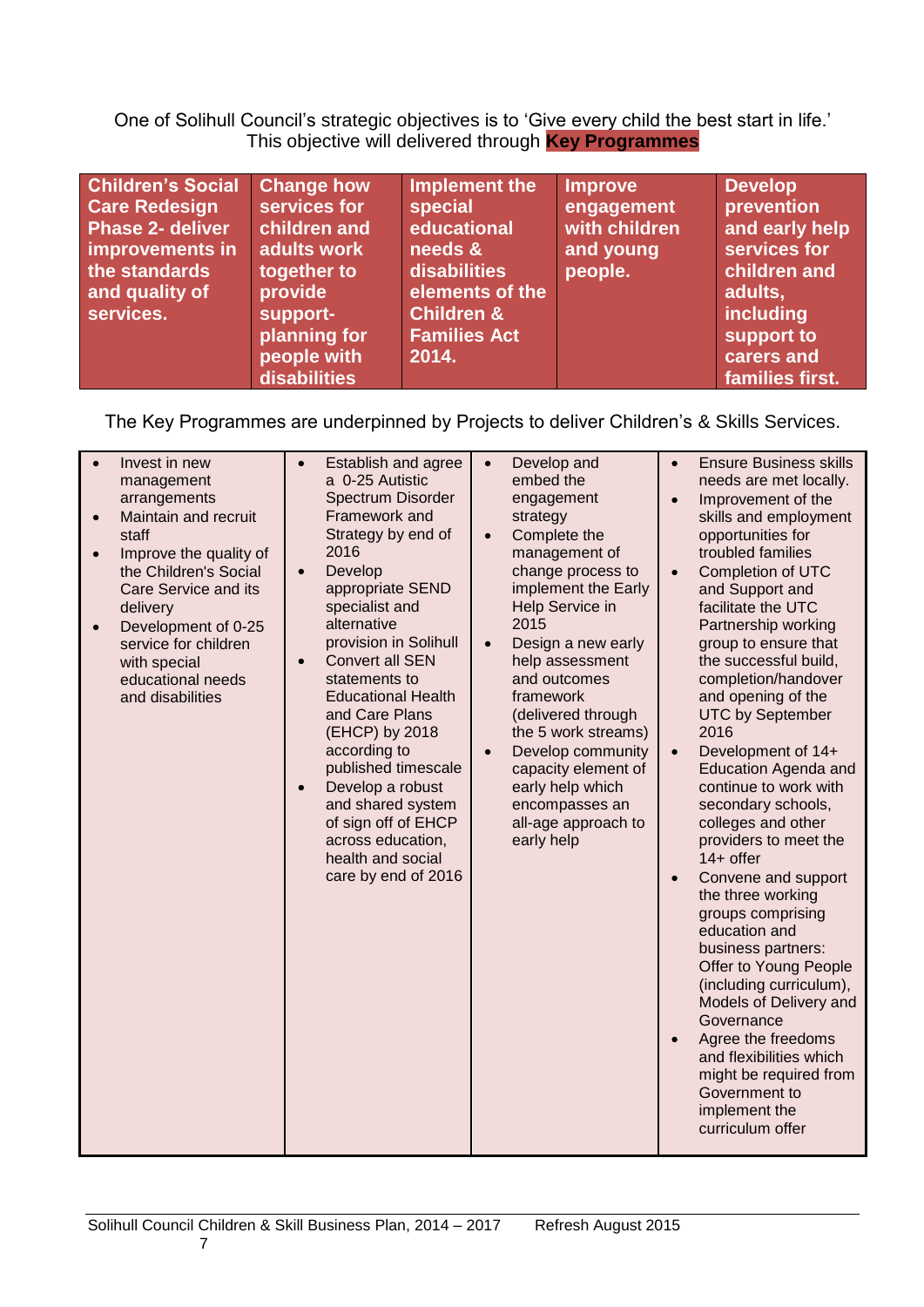# **KEY PLANS AND STRATEGIES TO SUPPORT THESE PROJECTS**

| <b>KEY DELIVERY PLANS &amp; STRATEGIES</b>                                                                                                                                                                                                                                                            |                                                                                                                                                                                                      |                                                                                                                                                                                                                                                                                                                                                    |                                                                                                                                                                       |  |
|-------------------------------------------------------------------------------------------------------------------------------------------------------------------------------------------------------------------------------------------------------------------------------------------------------|------------------------------------------------------------------------------------------------------------------------------------------------------------------------------------------------------|----------------------------------------------------------------------------------------------------------------------------------------------------------------------------------------------------------------------------------------------------------------------------------------------------------------------------------------------------|-----------------------------------------------------------------------------------------------------------------------------------------------------------------------|--|
| <b>EDUCATION,</b><br><b>EMPLOYMENT &amp;</b><br><b>SKILLS</b>                                                                                                                                                                                                                                         | <b>HEALTHY</b><br><b>START</b>                                                                                                                                                                       | <b>VULNERABLE</b>                                                                                                                                                                                                                                                                                                                                  | <b>LOOKED AFTER</b><br><b>CHILDREN &amp; CARE</b><br><b>LEAVERS</b>                                                                                                   |  |
| Special Needs &<br><b>Disabilities Strategy</b><br>SEND $0 - 25$ years<br>Service Project Plan<br>Asset Management<br>Plan<br><b>School Organisation</b><br>Plan<br>Employment & Skills<br>Project Plan<br>Employment & Skills<br>Re-balancing Supply &<br>Demand<br>Skills Masterplan HS2<br>Version | Emotional<br>$\bullet$<br>Wellbeing and<br><b>Mental Health</b><br>Strategy<br><b>Obesity Strategy</b><br>$\bullet$<br>Sexual Health<br>$\bullet$<br>Strategy<br><b>Autism Strategy</b><br>$\bullet$ | Early Help Strategy<br>Safeguarding Board<br><b>Business Plan</b><br>Child Sexual<br><b>Exploitation Strategy</b><br>Domestic Abuse<br><b>Commissioning Plan</b><br><b>Engagement Strategy</b><br>Homeless Strategy &<br><b>Action Plan</b><br>Children's<br>$\bullet$<br>Improvemement<br><b>Board Action Plan</b><br>Youth Justice Board<br>Plan | Looked After<br>Children Strategy<br>Children's<br>$\bullet$<br><b>Improvement Board</b><br><b>Action Plan</b><br>Supported<br>$\bullet$<br>Accommodation<br>Strategy |  |

#### **Other Key Strategies and Plans:**

- Counter Terrorism Board Project Delivery Plan
- Workforce Development Strategy
- 3 year Medium Term Financial Strategy
- Team and Service Plans
- Individual Performance Plans (PDRF)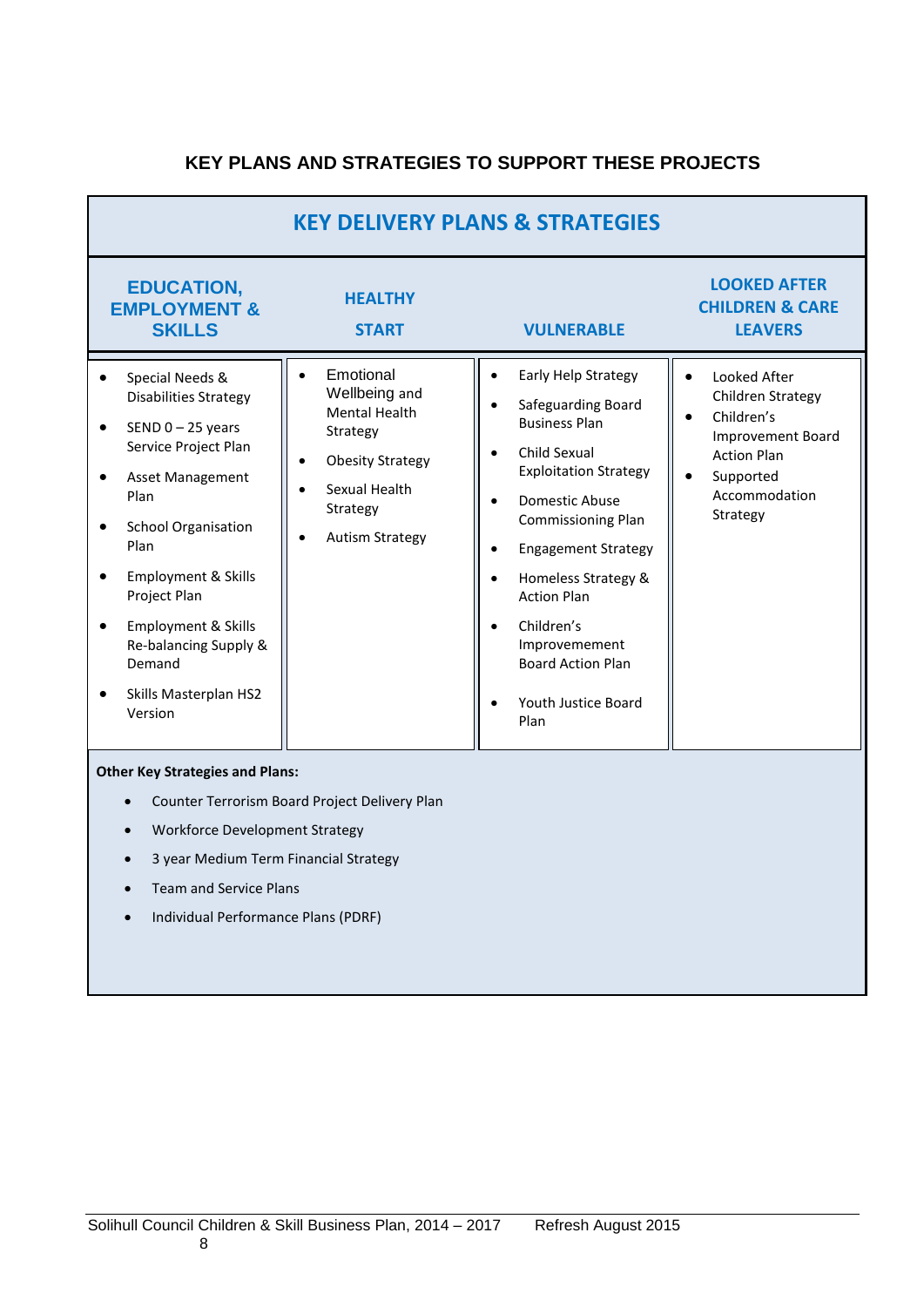#### **BUSINESS FUNDAMENTALS**

#### **CHANGE PRIORITIES**

The business areas which the Council wants to transform to improve quality, services and value for money.

| Establish 0-25<br>$\bullet$<br><b>Service</b><br><b>School places</b><br>$\bullet$<br><b>Alternative</b><br>$\bullet$<br>education<br><b>Local SEND</b><br>services<br><b>Statutory</b><br>$\bullet$<br><b>Assessment</b><br>Team<br>Education,<br>$\bullet$<br><b>Health and</b><br><b>Care Plans</b> | <b>Emotional Wellbeing</b><br>$\bullet$<br>and Mental Health<br><b>Strategy</b> | <b>Ensure Early Help</b><br>$\bullet$<br><b>Service Develops</b><br>as Planned<br>Ensure a suitable<br>$\bullet$<br>range of Housing &<br>Accommodation is<br>available to<br>vulnerable young<br>people<br><b>Understand key</b><br>$\bullet$<br><b>Risk Factors for</b><br><b>Vulnerable Group</b><br>within the borough.<br><b>Community peer</b><br>$\bullet$<br>support<br>Team working for<br>$\bullet$<br>families<br>Journey of the Child<br>$\bullet$<br><b>Public Law Outline</b><br>$\bullet$ | <b>Enhance Social Work</b><br>$\bullet$<br>Practice in Key Areas:<br>Assessment.<br>Planning, Chronology,<br>PLO;<br>Support staff<br>$\bullet$<br>recruitment &<br>retention<br><b>Ensure ICT records</b><br>$\bullet$<br>management systems<br>support Social Work<br>Service delivery. |
|--------------------------------------------------------------------------------------------------------------------------------------------------------------------------------------------------------------------------------------------------------------------------------------------------------|---------------------------------------------------------------------------------|----------------------------------------------------------------------------------------------------------------------------------------------------------------------------------------------------------------------------------------------------------------------------------------------------------------------------------------------------------------------------------------------------------------------------------------------------------------------------------------------------------|-------------------------------------------------------------------------------------------------------------------------------------------------------------------------------------------------------------------------------------------------------------------------------------------|
|--------------------------------------------------------------------------------------------------------------------------------------------------------------------------------------------------------------------------------------------------------------------------------------------------------|---------------------------------------------------------------------------------|----------------------------------------------------------------------------------------------------------------------------------------------------------------------------------------------------------------------------------------------------------------------------------------------------------------------------------------------------------------------------------------------------------------------------------------------------------------------------------------------------------|-------------------------------------------------------------------------------------------------------------------------------------------------------------------------------------------------------------------------------------------------------------------------------------------|

#### The core services which the Council delivers or commissions to improve the lives of children and families.

| Support and<br>challenge for<br>schools and early<br>years settings<br>Plans for children<br>with special<br>educational needs<br><b>Specialist inclusion</b><br>support<br>$14 - 19$ planning<br>$\bullet$<br><b>Family information</b><br>& brokerage<br><b>Solihull Music Hub</b><br>Speech and<br><b>Language Therapy</b> | <b>Stop Smoking</b><br>$\bullet$<br><b>Service</b><br><b>National Child</b><br>$\bullet$<br><b>Measurement</b><br>Programme<br><b>Breastfeeding</b><br>$\bullet$<br>education<br><b>Solihull Healthy</b><br>$\bullet$<br><b>Schools</b><br><b>Sexual health</b><br><b>services</b><br><b>Str8 Up</b><br>$\bullet$<br><b>School nurse</b><br>$\bullet$<br>service<br><b>Paediatric</b><br>$\bullet$<br>Occupational<br><b>Therapy</b><br>Parenting education<br>$\bullet$<br><b>Emotional wellbeing</b><br>and mental health<br>services<br><b>Meadow Centre</b> | Child protection,<br>$\bullet$<br>including from<br>sexual exploitation,<br>& care planning<br><b>Youth Offending</b><br>$\bullet$<br>Team<br><b>Children Missing</b><br>$\bullet$<br><b>Education</b><br><b>Young Runaways</b><br>$\bullet$<br><b>Young Carers</b><br>$\bullet$<br>Counselling<br>$\bullet$<br>Domestic abuse<br>$\bullet$<br>services<br><b>Children's Centres</b><br>$\bullet$<br>Short breaks for<br>$\bullet$<br>disabled children<br>Advocacy for<br>$\bullet$<br>learning disabled<br>parents | Care planning for<br>$\bullet$<br><b>Looked After</b><br><b>Children</b><br>Safeguarding<br>$\bullet$<br>children in need<br><b>Adoption support</b><br>$\bullet$<br>services<br>commissioning<br>and procurement<br>support for<br>external<br>placements<br>Independent<br>$\bullet$<br><b>Visiting</b><br>Advocacy<br>$\bullet$<br>Psychological<br>support |
|-------------------------------------------------------------------------------------------------------------------------------------------------------------------------------------------------------------------------------------------------------------------------------------------------------------------------------|-----------------------------------------------------------------------------------------------------------------------------------------------------------------------------------------------------------------------------------------------------------------------------------------------------------------------------------------------------------------------------------------------------------------------------------------------------------------------------------------------------------------------------------------------------------------|----------------------------------------------------------------------------------------------------------------------------------------------------------------------------------------------------------------------------------------------------------------------------------------------------------------------------------------------------------------------------------------------------------------------------------------------------------------------------------------------------------------------|----------------------------------------------------------------------------------------------------------------------------------------------------------------------------------------------------------------------------------------------------------------------------------------------------------------------------------------------------------------|
|-------------------------------------------------------------------------------------------------------------------------------------------------------------------------------------------------------------------------------------------------------------------------------------------------------------------------------|-----------------------------------------------------------------------------------------------------------------------------------------------------------------------------------------------------------------------------------------------------------------------------------------------------------------------------------------------------------------------------------------------------------------------------------------------------------------------------------------------------------------------------------------------------------------|----------------------------------------------------------------------------------------------------------------------------------------------------------------------------------------------------------------------------------------------------------------------------------------------------------------------------------------------------------------------------------------------------------------------------------------------------------------------------------------------------------------------|----------------------------------------------------------------------------------------------------------------------------------------------------------------------------------------------------------------------------------------------------------------------------------------------------------------------------------------------------------------|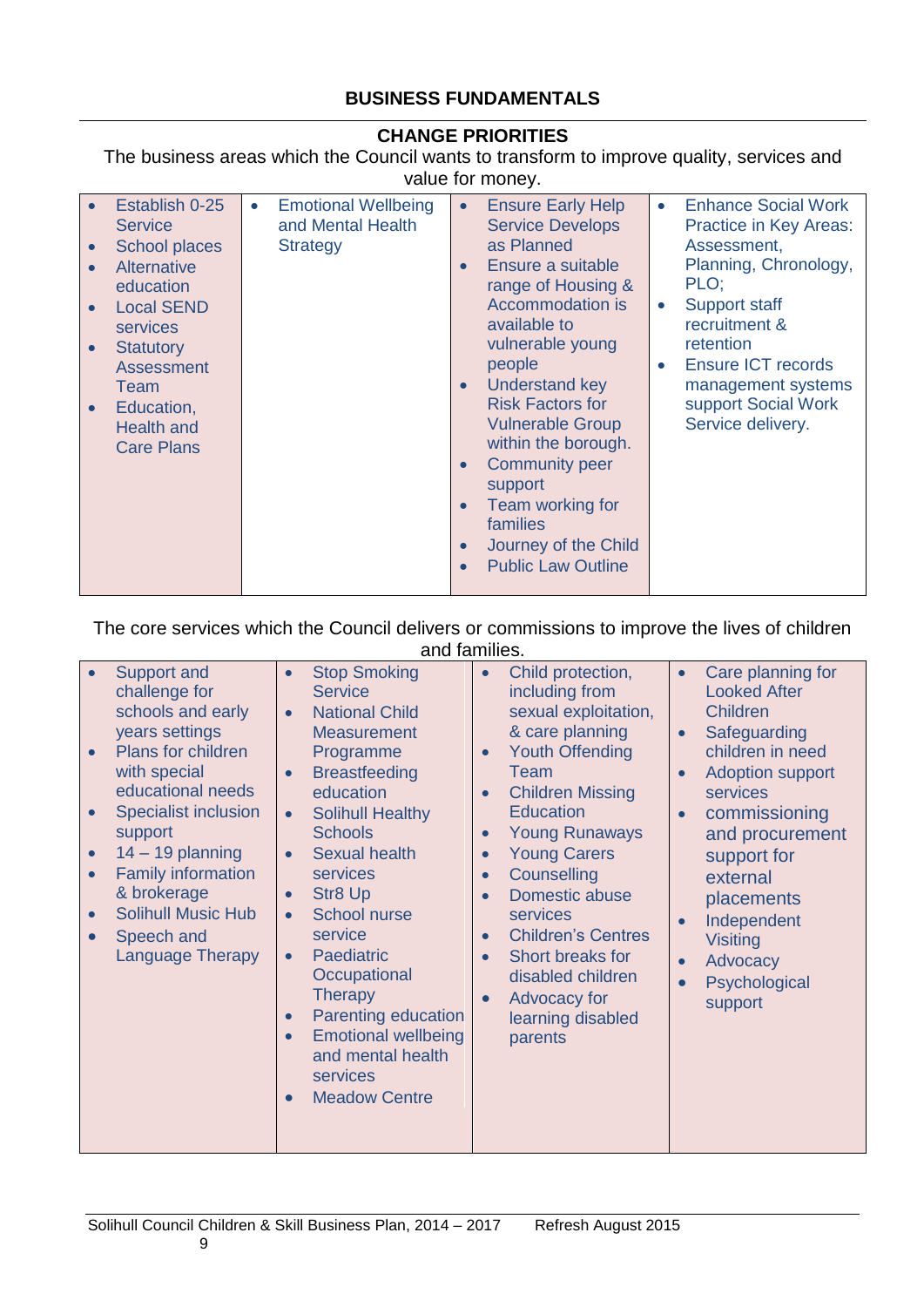#### **3. RESOURCE MANAGEMENT – STUART UPDATING**

- 3.1 The Council has a duty to use public resources wisely. This means being careful with our time, money and assets such as buildings so that we can make the biggest positive difference. This also means making an active choice about whether we are best organisation to provide a service to families, or can we get better results by paying another organisation with skilled and experienced staff to do this for us. It also means giving some families personal budgets to buy their own support.
- 3.2 The Council's services for children and young people are funded from Council Tax and Government grants including the Dedicated Schools Grant.

| <b>Budget (£M)</b>                        | 2014/15 2013/14 |       |
|-------------------------------------------|-----------------|-------|
| Core Council (Council tax)                | 35.2            | 38.5  |
| Early Intervention, UASC and other grants | 3.2             | 3.1   |
| Dedicated Schools Grant (DSG)             |                 |       |
| - delegated to schools                    | 136.2           | 136.4 |
| - non delegated services                  | 26.2            | 21.6  |
| YPLA Sixth Form Funding to schools        | 2.0             | 2.0   |
| Public Health (Children & Young People)   | 0.9             | 0.9   |
| <b>Head Office costs</b>                  | 6.2             | 4.7   |
| Total                                     | 209.9           | 207.2 |

- 3.3 65.8% (or £138.2m) of the budget is delegated to schools and  $6<sup>th</sup>$  forms. This leaves 34.2% (or £71.7m).
- 3.4 The Council also commissions a further £4.7m of children's health services under a Section 75 agreement with the Solihull Clinical Commissioning Group.
- 3.5 The Council's 3 year financial strategy to 2017 requires savings as further reductions in government funding continue. Over the period of this plan Children's Services will need to find £4.8m of savings. In addition, in year pressures outside of the MTFS could be up to £1m.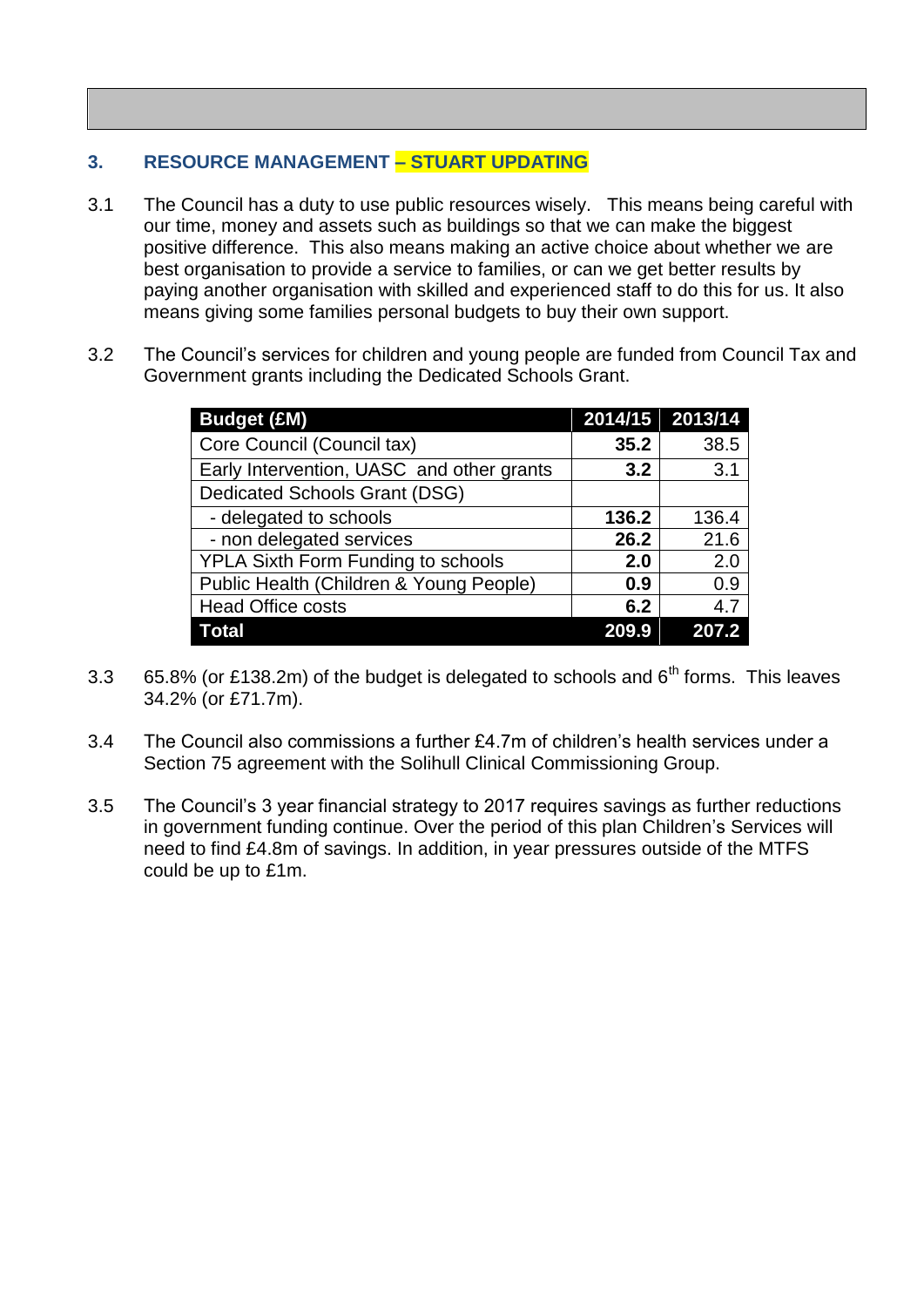# **4. PERFORMANCE MANAGEMENT**

- 4.1 Managing performance is a critical component of the leadership role of managers at every level of the organisation, and this Plan seeks to strengthen the focus on the performance of individuals, teams and Divisions, through to the organisation itself. As well as involving performance measurement, performance management is about the way people within the Council operate and work together to take decisive action in a timely manner to improve performance. This means that leadership, decision-making, engagement, motivation, innovation and assessing and managing risk are crucial to support improvement.
- 4.2 The Council's performance management framework is designed to:
	- Be customer focused, understanding the impact of its policies and the success of its strategies and what impact it is having on the lives of its residents;
	- Be intelligence led and able to act on facts and reliable data and forecasts;
	- Be accountable to Elected Members and local residents because of the ability to make a range of information about council performance easily accessible;
	- Ensure employees are able to understand their individual and unique contribution towards the achievement of the Council's priorities.
- 4.3 The Council's change priorities are recorded using a planning tool called a policy deployment matrix. Progress against the priorities which impact on children, young people and families is monitored at the Children's & Skills Leadership Team on a monthly basis, and reported to the Corporate Leadership Team.
- 4.4 Children & Skills takes part in West Midlands regional self assessments and peer challenges, and has taken part in a Local Government Association (LGA) Safeguarding Diagnostic peer challenge, all of which provide independent challenge and feedback on performance, the quality of services, progress on our priorities and change programme, and safeguarding in Solihull.
- 4.5 A Children & Skills Improvement Board, supported and attended by the Cabinet Member for Health & Wellbeing, is established to support the prioritisation of the Business Fundamentals in this plan and a project plan to deliver these is in place.
- 4.6 At divisional level, Learning & Skills and Children & Young People's Services, have established senior leadership teams and monthly meetings, which include monthly reporting on a range of performance matters, including performance scorecards, workforce information, quality assurance, complaints, and other performance related information. This provides management information for the leadership teams, heads of services and is shared with teams and is used to inform timely decision making, identify actions to improve performance and areas for further development. This process supports our self assessment.
- 4.7 The Children's & Skills Leadership Team has drawn on the review of Performance Management Functions in the West Midlands (January 2014) conducted by ADCS to strengthen performance management culture in five areas:
	- **Leadership and governance,** relating to the implementation and delivery of ICT, performance and data management requirements of Children's & Skills Directorate, creating a performance culture; and evaluating the effectiveness of the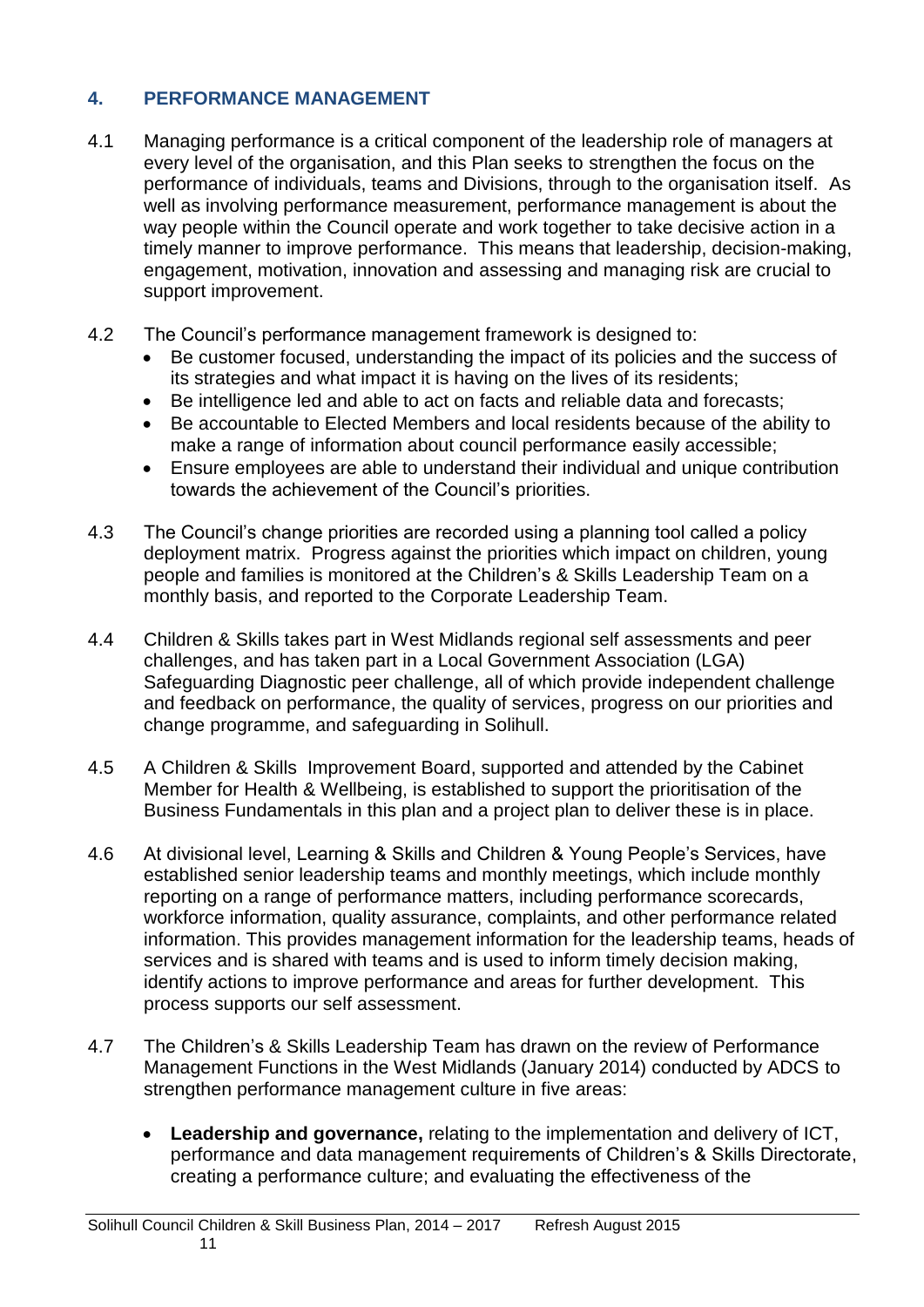performance system.

- **Planning and setting expectations**, using business process mapping for data collection, analysis, reporting and performance management to ensure processes are Lean and accurate; ensuring ownership of 'telling the story behind the data' and action planning sits with the appropriate people in Children's & Skills; senior leadership on performance, and clarity of roles, responsibilities and expectations.
- **Communication** between each aspect of data and performance management (IT, data production, analysis performance management and the specialist service), acknowledging that the best use of data is made when the data specialist and service specialist work together to interpret the data.
- **Staffing,** ensuring staff skilled in Children & Skills data, especially in education and children's social care, because of the complexity of statutory returns, legislation and range of services; and operational professionals in services taking accountability for their data as part of their day to day work.
- **IT systems support the business,** maximising self-service to performance data by operational managers within Children & Skills Services through IT system outputs; and adapting IT systems in line with business requirements, providing for a single child record.

# **5. WORKFORCE DEVELOPMENT**

- 5.1 To achieve our vision set out in this Plan we need an excellent workforce, one that is diverse, flexible, competent, confident, respected, safe, and able to build empowering relationships with children, young people and their families. Our workforce is our most important resource. We need employees that have the right attitude and approach alongside their skills, knowledge and abilities in the workplace. Our staff need to understand the 'Solihull Way' and how they can make a positive difference to lives of people in the Borough.
- 5.2 The workforce of the future will need to work in very different ways and in different kinds of buildings. The Council has a workforce practices modernisation programme which encompasses agile working, hot desking and remote working.

|                                                   | Number of Staff Year on Year by Division |      |      |      |                           |
|---------------------------------------------------|------------------------------------------|------|------|------|---------------------------|
| <b>DIVISION</b>                                   | 2012                                     | 2013 | 2014 | 2015 | % difference<br>2012-2015 |
| Children,<br>Young People<br>& Families           | 502                                      | 454  | 439  | 287  | $-43%$                    |
| Learning,<br>Achievement &<br>Skills <sup>1</sup> | 436                                      | 387  | 407  | 238  | $-46%$                    |
| <b>TOTALS</b>                                     | 938                                      | 841  | 846  | 525  | -44%                      |

5.3 Staff numbers have reduced year on year:

<sup>1</sup> includes 10 Skills staff recently transferred to the Directorate and staff in Learning & Achievement (previously under Performance, Planning & Commissioning).